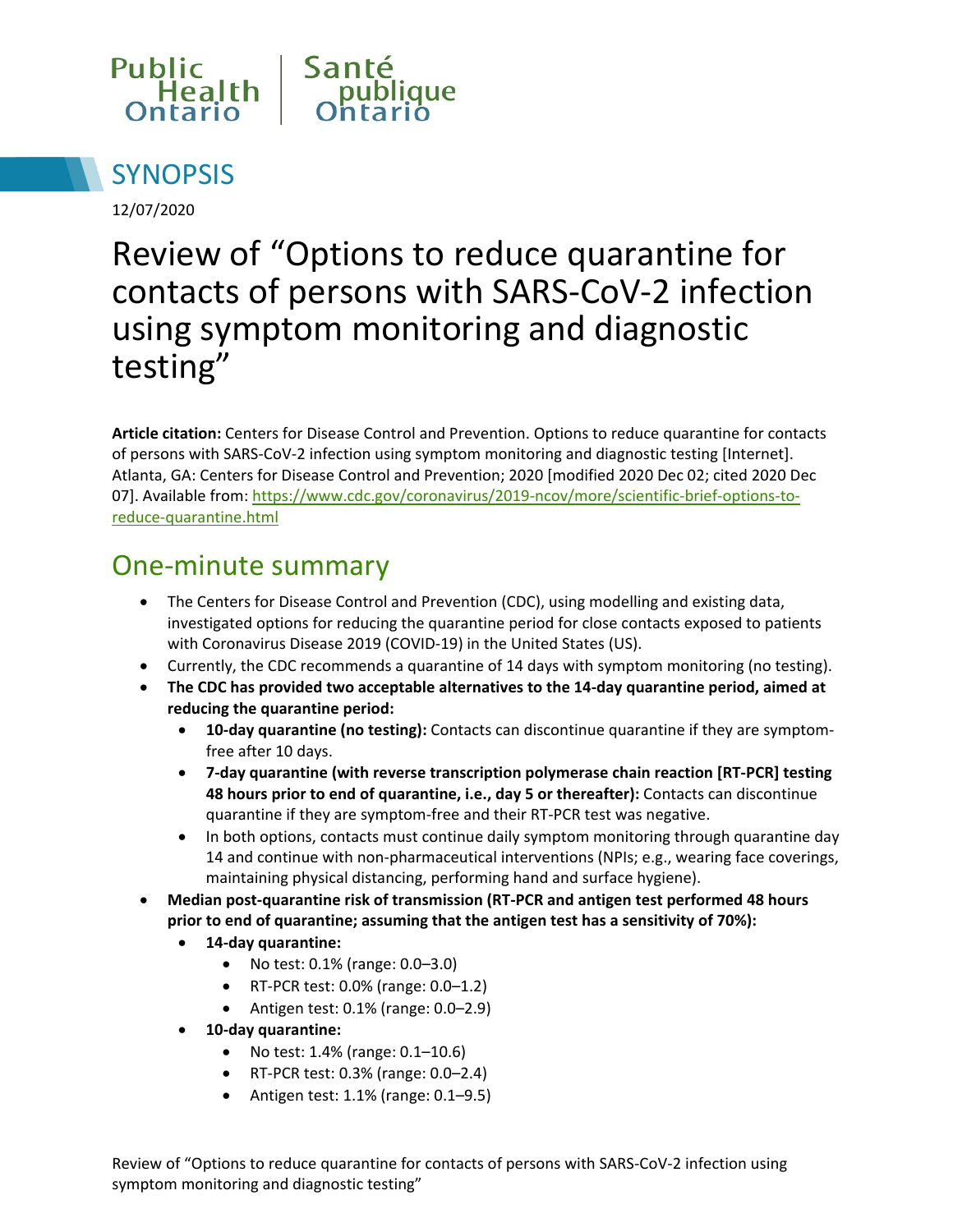- **7-day quarantine:**
	- No test: 10.7% (range: 10.3–22.1)
	- RT-PCR test: 4.0% (range: 2.3–8.6)
	- Antigen test: 5.5% (range: 3.1–11.9)
- **Considerations for reducing quarantine period:**
	- **Testing resources:** Additional capacity is required to perform quarantine-ending testing, especially to ensure quick turnaround times and rapid reporting.
	- **Equity:** Quarantine testing should be made widely available across all communities.
	- **Serologic testing:** Serological testing results indicating past infections are not recommended for ending quarantine.
	- **Evaluating quarantine measures:** The CDC recommends jurisdictions collect data on compliance with contact tracing, willingness to complete quarantine, ability to complete quarantine, impact on public health resources, and post-quarantine transmission rates.

### Additional information

- The model was developed by the CDC and uses supplementary peer and and non-peer-reviewed research.1-3
- The CDC notes that testing upon entry to quarantine did not reduce post-quarantine transmission risks; however, where resources are available, testing may improve contact tracing by identifying asymptomatic co-incident or possibly index cases.
- The CDC recognizes that any quarantine shorter than 14 days is less effective for reducing postquarantine risk of transmission; however, they did not include an *a priori* threshold of acceptable increased risk.
- The authors postulate that shortening quarantine may increase adherence to public health recommendations, without any citation of supporting evidence for this theory. The authors recommend evaluation of alternative quarantine strategies; not only in terms of compliance with quarantine and contact tracing activities, but also for any potential negative impacts such as post-quarantine transmission.
- The authors include modelled ranges of increased post-quarantine transmission risk based on varying community prevalence levels.
- **European Centre for Disease Prevention and Control (ECDC) has recently updated their guidance on quarantine.4** 
	- The ECDC recommends that contacts remain in quarantine for 14 days, with a negative RT-PCR test upon entry to quarantine.
	- As an alternative, contacts may discontinue quarantine early if they receive a negative test on day 10. The ECDC emphasizes that testing to end quarantine should not impact resources for testing symptomatic individuals.
	- Early release from quarantine should be assessed carefully for contacts who work with high-risk populations (e.g., long-term care homes, healthcare settings, detention facilities).
	- If released early, contacts are advised to monitor symptoms through quarantine day 14, continue wearing face coverings, and maintaining physical distancing.
	- To encourage completion of quarantine, the ECDC recommends that public health authorities should provide income support, assistance with acquiring food and essentials and with finding locations for people that cannot quarantine at home.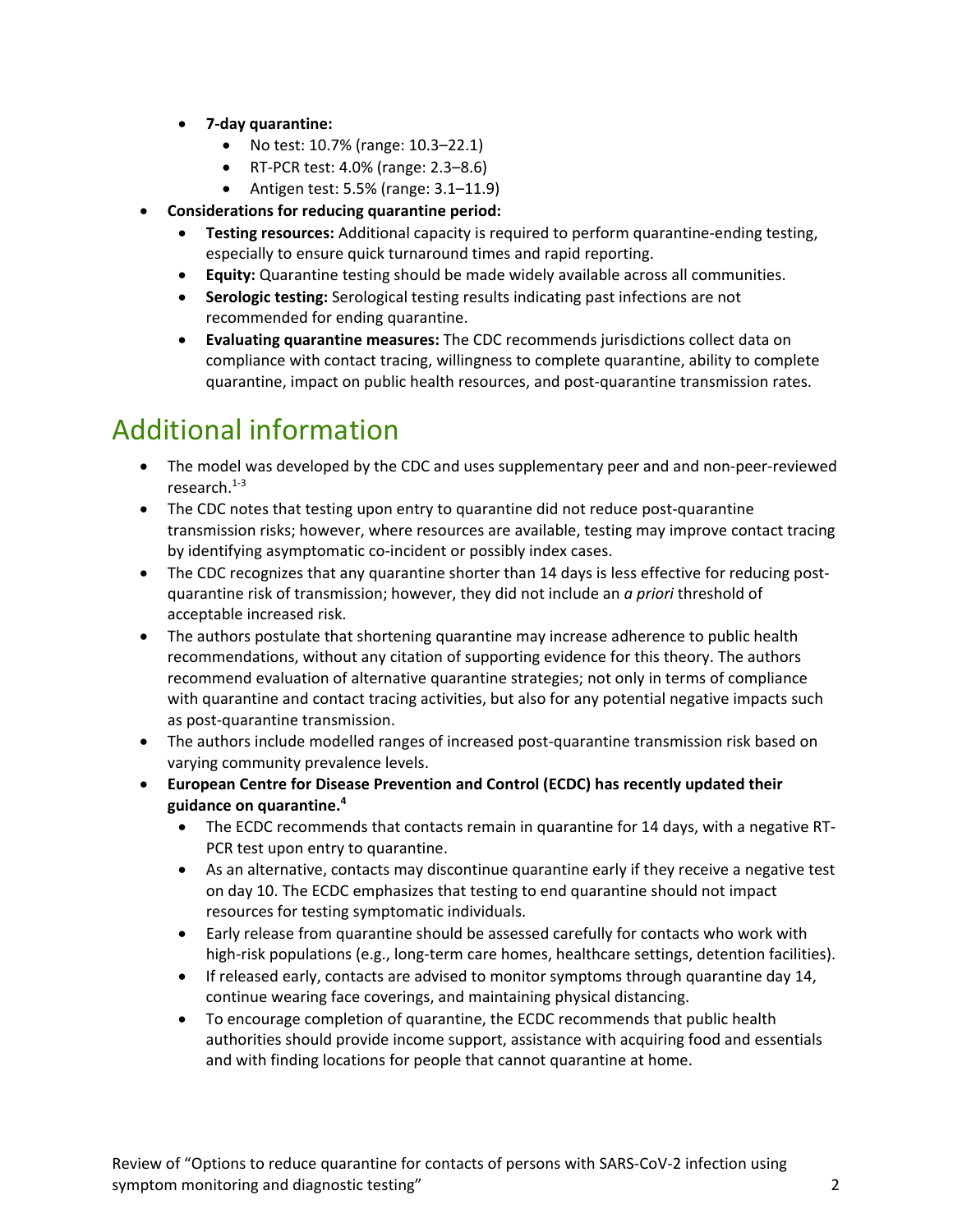### PHO reviewer's comments

- We provide further information on incubation periods and quarantine considerations for returning travelers in PHO's *Rapid review: COVID-19 incubation period and considerations for travellers' quarantine duration*. 5
- Currently, there is no empirical evidence examining different quarantine or self-isolation periods for asymptomatic contacts (with or without testing); however, limited modelling studies suggest that shorter quarantine periods with testing may be comparable (in terms of disease detection and prevention of transmission) to 14-day quarantine periods without testing for preventing infectious individuals entering the community. There is no established threshold for the level of acceptable residual risk from post-quarantine transmission, and tolerance for risk will not be homogeneous across settings (e.g., long-term care home vs school) and regions of the province based on their community prevalence and related impacts on health care and public health system capacity (e.g., green vs red regions).
- All high risk of exposure contacts are already recommended to be tested during their quarantine in Ontario, but uptake is unknown as negative testing results do not alter quarantine duration. Use of testing to reduce quarantine may result in additional testing volume for the province. While out of scope for this document, the implications on the COVID-19 testing system are important to consider. It is also unknown at this time to what degree contacts in Ontario adhere with 14-day quarantine and if reductions in quarantine duration would impact adherence.
- It is also expected that the implications of missing undetected cases and their risk for forward transmission after entering the community will also depend on their individual-level adherence with public health measures and the societal prevention measures in place for preventing community transmission.

# Additional references

- 1. Johansson MA, Wolford H, Paul P, Diaz PS, Chen T-H, Brown CM, et al. Reducing travel-related SARS-CoV-2 transmission with layered mitigation measures: symptom monitoring, quarantine, and testing. medRxiv 20237412 [Preprint]. 2020 Nov 24 [cited 2020 Dec 07]. Available from: <https://doi.org/10.1101/2020.11.23.20237412>
- 2. Kucirka LM, Lauer SA, Laeyendecker O, Boon D, Lessler J. Variation in false-negative rate of reverse transcriptase polymerase chain reaction-based SARS-CoV-2 tests by time since exposure. Ann Intern Med. 2020;173(4):262-7. Available from:<https://doi.org/10.7326/m20-1495>
- 3. Clifford S, Quilty BJ, Russell TW, Liu Y, Chan Y-WD, Pearson CAB, et al. Strategies to reduce the risk of SARS-CoV-2 re-introduction from international travellers. medRxiv 20161281 [Preprint]. 2020 Jul 25 [cited 2020 Dec 07]. Available from:<https://doi.org/10.1101/2020.07.24.20161281>
- 4. European Centre for Disease Prevention and Control. Contact tracing: public health management of persons, including healthcare workers, who have had contact with COVID-19 cases in the European Union – third update [Internet]. Stockholm: European Centre for Disease Prevention and Control; 2020 [cited 2020 Dec 02]. Available from: [https://www.ecdc.europa.eu/sites/default/files/documents/covid-19-contact-tracing-public](https://www.ecdc.europa.eu/sites/default/files/documents/covid-19-contact-tracing-public-health-management-third-update.pdf)[health-management-third-update.pdf](https://www.ecdc.europa.eu/sites/default/files/documents/covid-19-contact-tracing-public-health-management-third-update.pdf)